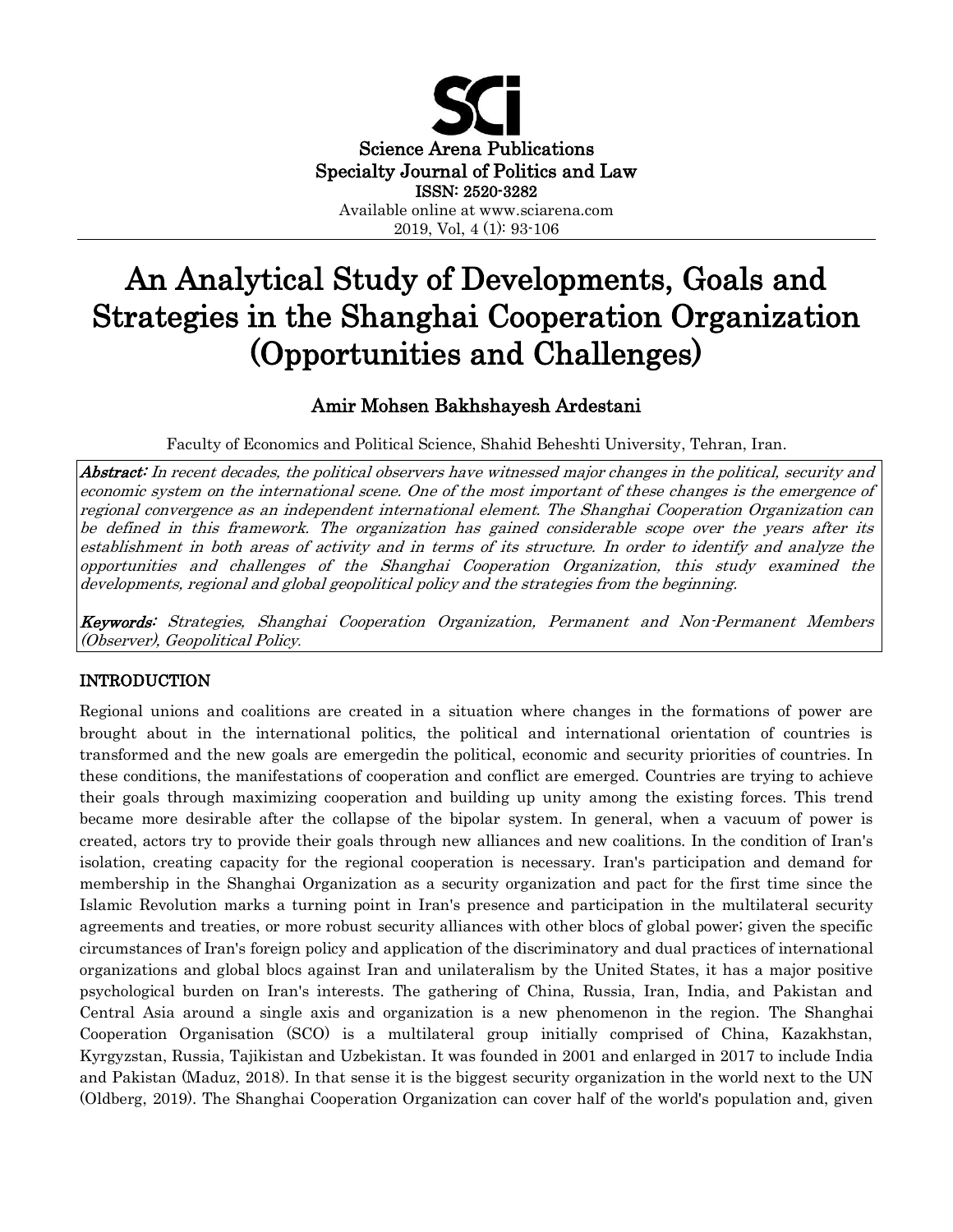the demographic, political, military and economic capabilities of the organization, this new collection can play a significant role in future regional equations.

#### Formation and developments of the Shanghai Cooperation Organization

The Shanghai Group Five was formed on April 26, 1996. At that time, the top five nations of Russia, China, Kazakhstan, Kyrgyzstan and Tajikistan met in Shanghai, China. This assembling was considered the first meeting of the Shanghai Group Five (Klaus Fritsche, 1996). The leaders of the Shanghai group Five member states had held a meeting each year between 1996 and 2001. The concern of member states for exacerbating border disputes and military movements was another reason for the formation of the Shanghai Pact Five. These concerns were largely overcome by the conclusion of a series of bilateral and multilateral agreements, in other words, the initial goal of the organization's formation in the early years was realized. It is important to note that there are few differences among the first four members of organization, namely, Russia, Kazakhstan, Kyrgyzstan and Tajikistan (while the existing differences and concerns can be resolved in the form of the Commonwealth Independent States). But there were borders` differences and concerns among the four countries and China. In this way, China, through its agreements of the Shanghai five Convention, released about 7,000 kilometers of its common border with Russia and the Central Asian republics from any major security concern. Given the four thousand kilometers of these borders form the common borders of Russia and China, in fact, by settling border disputes through the Shanghai 5 Pact, in the first phase China, and in the next phase Russia achieved their original goals and interests in the process of moving the pact toward its goals. In Russia's view, this agreement greatly reduced the funding problems for border guards across these vast borders. The three Central Asian countries did not have the ability to provide security at their borders, while they were interested in benefiting from the growing economic potential of China. China also welcomed this opportunity due to the problems in Taiwan and moved its forces to the east (Bruce Pannier, 2006). China did not agree with the regional organizations in the past, and it was the first time that it founded a regional organization. With its potential and rapid economic growth, it appears to be taking the necessary tools to play a greater role as a major power in the future of the international system. By defining itself in a large set, China can fulfill some of its goals, while adopting an economic approach requires that it be present in areas like the Central Asian market and expand its access to energy sources. In addition, the issue of NATO expansion to the east, which was associated with the desire of some former Soviet republics to join the treaty, made Russia and China equally concerned about the security situation.<sup>1</sup> Ideologically, China and Russia are against the dominance of the Western world order and advocate for a change in the status quo (Ahmed, Ahmed and Bhatnagar, 2019). Since the 1990s, Chinese policies on multilateral security have indicated greater acceptance of the need for regional-level problem solving. This view supports Russia's concerns about maintaining security in its 'near abroad', especially among the still-fragile states in Central Asia (Lanteigne, 2018). In 2001, Uzbekistan was accepted as the sixth member of the group. During a statement was announced the establishment of Shanghai Cooperation Organization (SCO) on the basis of previous sessions agreements. The statement states that the establishment of the SCO has been promoted through the promotion of the process of multipolarity and the democratization of international relations. In this way, on the fifth year of its birth, the group became a multilateral regional organization. The Shanghai Convention on Combating International Terrorism, separatism and extremism has also been signed (Lukin and Machulsky, 2005). At the Sixth session in Shanghai on June 14 and 15, 2001, discussions were held on the existing structure and development, important regional and international issues and economic and security cooperation, and some important documents were signed. One of the most important signed documents was the agreement on the fight against international terrorism, religious extremism and the trafficking of drugs and weapons. In thissession, Uzbekistan was approved, by the agreement of the five

 $\overline{a}$ 

<sup>1</sup>The article "Developments of the Shanghai Cooperation Organization and membership of Iran", listed in: center.aspx / www.csr.ir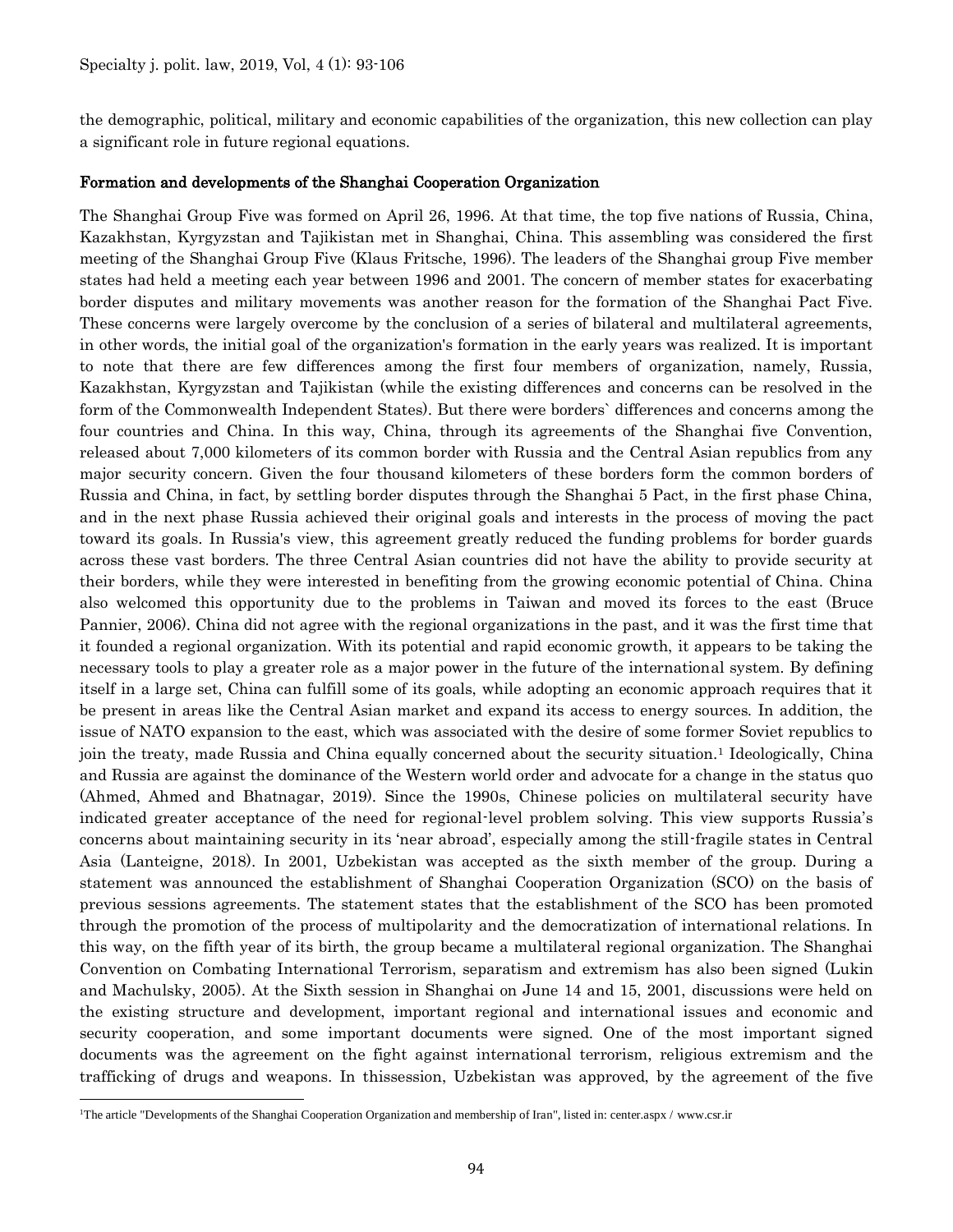countries, as the sixth member of the Shanghai Forum Five. The performance and relative success of the Shanghai Contract five have led it to become a regional organization and the establishment of the Shanghai Cooperation Organization was officially announced in 2001. At this stage, the security issues in the Shanghai Cooperation Organization were of great importance to the extent that some considered it as a security organization. Security organizations are often formed and continued based on the definition of a common threat, but this concept does not fully apply to the Shanghai Cooperation Organization. In an interview after the 2001 session, Putin announced that the slogan of the new organization is "Security through partnership". The authors of thies reseach intended to solve security issues in this framework. It was hoped that with the development of cooperation in the region in the cultural, educational, scientific and economic fields, we could create conditions that would affect security issues (Lukin and Machulsky, 2005). Following the September 11 incident and the US invasion of Afghanistan, as well as the concern about the proliferation of elements of Al-Qaeda and the Taliban in Central Asia, the importance of this region increased for the West, especially the United States; taking advantage of the opportunity, this country consolidated its presence and the creation of military bases. The member states of the Shanghai Organization also worried about the situation, so these developments became the main topic of discussion among the members of the organization at several meetings. But it's important to note that the views of the Shanghai organization on extremism and terrorism are fundamentally different from the United States` view on this issue;it is why the common concern did not prompt joint approaches by the organization and the United States even at the height of the struggle with terrorism. While the United States views the issue of Islamism as the most important threat to the liberal democracy's hegemony and places this subject as a pretext for achieving its hegemonic goals through the establishment of a link between terrorism and the current Islamist movement,the member states of Shanghai organization view the issue of terrorism or the extreme Islamist movement solely from the point of view of domestic security. The Shanghai session in July 2005 requested the United States to schedule a departure from Central Asian military bases. According to this request, US forces left Uzbekistan Khanabad military base at the end of 2005. Western media saw this change as the advent of a new power in the region (Zhao, 2002). In order to strengthen and expand the organization's activities, the three countries of Iran, India and Pakistan were admitted as observer members. The acceptance of the membership of the three countries of Iran, India and Pakistan as observers in the Shanghai Organization greatly enhanced the capabilities of this organization from the point of view of regional cooperation. In this way, during the passes years, the organization succeeded in developing, in addition to the establishment of all necessary organizational institutions, its regional cooperation on a large scale (economy, energy, education, culture, justice, customs, etc.) and introduced itself as a remarkable regional institution to the world.<sup>2</sup>

#### The approach and objectives of the Shanghai Cooperation Organization's permanent and non-permanent members (observer)

One of the main features of the Shanghai Cooperation Organization is the apparent imbalance in the role of its members. It is from this angle that we should recognize this organization, as well as speculate about its future, orienting to the tendencies of the two main actors within it. On this basis, considering China and Russia is important in this organization (Sergli, 2001). In addition to the six main member states of the Shanghai Cooperation Organization, the organization also has four observer states: Iran, India, Pakistan and Mongolia. It should be noted that all SCO observers have made their formal request for membership as a main and full member. In fact, the joining of India, Pakistan and Mongolia will make the SCO an organization with half the world's population. Meanwhile, China has good relations with Pakistan and supports its accession to the organization, and Russia is also keen to join India in the Shanghai Cooperation

 $\overline{a}$ 

<sup>2</sup>"Developments of the Shanghai Cooperation Organization and membership of Iran", listed in: center.aspx / www.csr.ir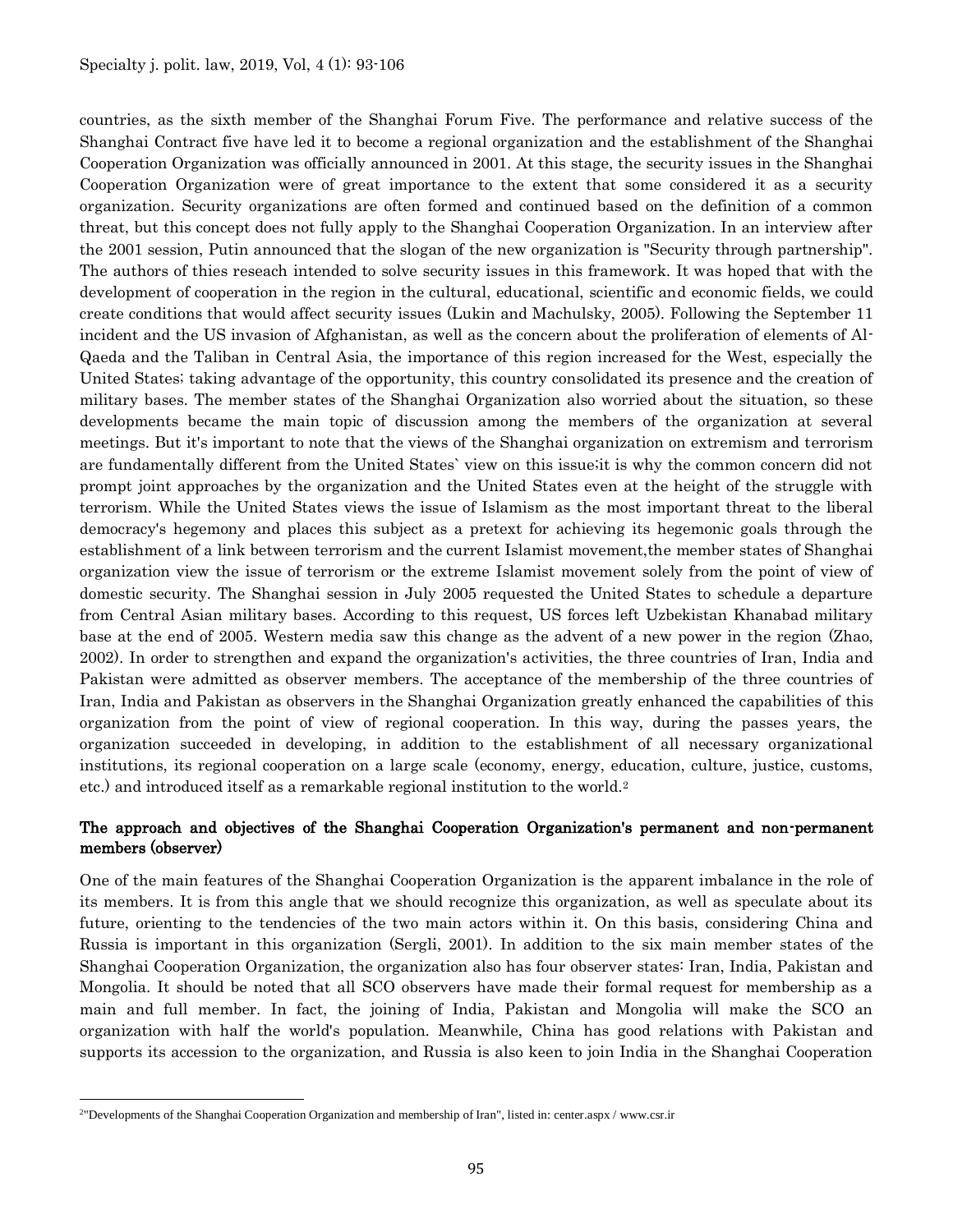Organization. Thus, as the observer members become full members of this organization, more and more geostrategic power and significance will be added to it.

#### Permanent members

#### China's approach to the Shanghai Cooperation Organization

Since one of the most important orientations and components of China's foreign policy strategy is the geographical area of the countries of the organization, determining the interests of China in this organization depends, on the one hand, on the opportunities that this organization can create and, on the other hand, on the overall goals and tasks of the China's foreign policy strategy.3Accordingly, China's interests in the establishment of the SCO can be summarized as follows at three levels: national, regional, and international.

#### $\checkmark$  National level

In terms of economic interests, importing energy is an important element in China's long-term economic development. With the expansion of the Chinese economy, increasing energy imports will be inevitable. Some of its member states and observers have huge energy resources that can be connected to China via pipelines. This is a great achievement if this region is to become a reliable source of energy for China through the Shanghai Cooperation Organization (Vaezi, 2006, No. 1).

Security interests can also be considered in three dimensions:

- Ensuring territorial integrity and national unity of China;
- Implementing strict measures to combat transnational crimes and stabilize in the northwest of China;
- Creating greater security in the border areas and providing an appropriate perimeter environment. In the case of China, these three cases are mainly manifested in ethnic separatist activities in the Sinkiang Province (Talebifar and Ghazizadeh, 2003).

#### $\checkmark$  Regional level

China faces the Central Asian countries on the western side of its security environment, countries with a high potential for instability due to various fragility. In addition, these countries (geographically and religiously) are in the vicinity of Afghanistan and Pakistan as countries deeply entangled in international terrorism. This has led to the emergence of extremist and terrorist tendencies in recent years. The significance of the instability potential and the prevalence of terrorism in these countries, for China, becomes apparent when we firstly consider the macro strategy of this country, and secondly, the Sinkiang area and its status. Since the beginning of the era of political reforms of the open doors (1978), the Chinese macroeconomic strategy is the economic development and political stability. Within the framework of this macro strategy, they have designed the trio for their economic development, with the aim of developing standards in the global level. A pursuit of such a goal naturally requires a stable security environment, since a country with a turbulent security environment faces numerous problems in advancing economic development. On this basis, one of the main foreign policy agenda of China is the "stabilization" of the country's security environment, which includes the western side of Central Asia. One of the most desirable ways in this direction from the point of view of the Chinese is to institutionalize and build multilateral structures. On the other hand, China has historically the problem of territorial integrity in the Sinkiang region. Majority of this region are Muslims who have been not attracted in the Chinese society for various reasons; they are strongly advocate of independence. One of the most important of these movements is the Islamic Movement of the Turkestan East, which combines independence tendencies with a reading of Islam, which is closely related to al-Qaeda. The Muslims of this region are deeply linked with the Muslims of the countries of Central Asia. It is natural that the occurrence of instability and the prevalence of extremism in these countries will have serious negative impacts on Sinkiang. That is why the Chinese are particularly sensitive to the developments in these countries, especially the prevalence of extremism. Indeed, the fight against the three evil forces of "terrorism,

 $\overline{a}$ 3"Developments of the Shanghai Cooperation Organization and membership of Iran", listed in: center.aspx / www.csr.ir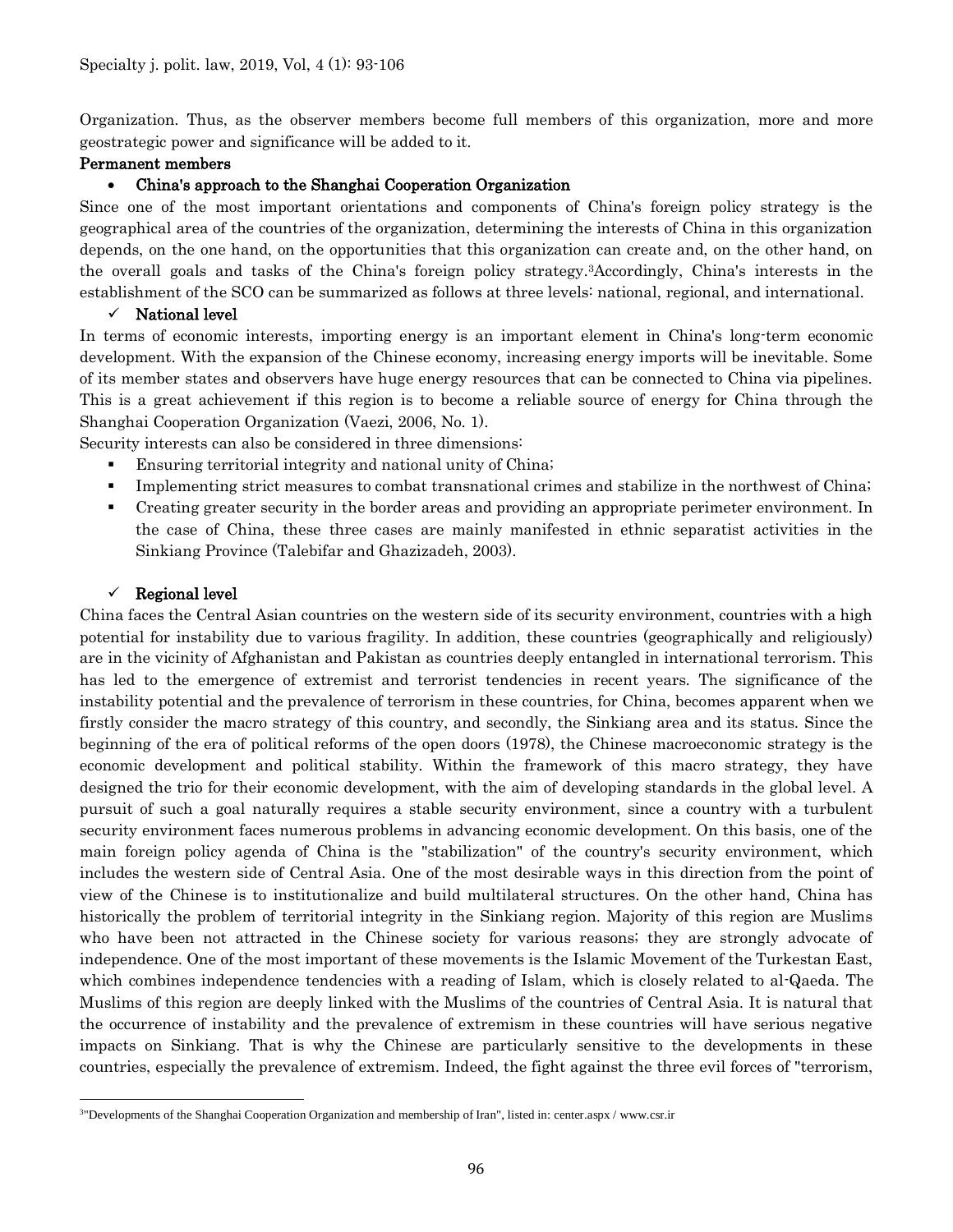extremism and separatism" listed as one of Shanghai's main priorities of the organization is a reflection of this concern (Talebifar and Jafari Pasquaybi, 2008). On this basis, it can be said that at the level of regional analysis, for China, the Organization of Shanghai firstly, is a tool for institutional stabilization in the security environment of the country, and secondly, as an institutional tool to deal with the threats facing its territorial integrity.

#### $\checkmark$  International level

The rapid economic growth since the country's entry into the era of "reforms and open doors" has made the conditions necessary to move it toward becoming a great power. This growth is such that China, after two decades of economic development, has succeeded in losing its bankroll economy and reaching the fourth largest economy in the world with more than \$ 2 trillion in gross domestic product (Zhao, 2002). From the perspective of some international policy thinkers, the achievement of an actor in a state of "great power" takes place in three stages:

- The first stage is the acquisition of power standards. At this stage, an actor in various aspects of power, especially the economic and military spheres, gradually gains those standards that are comparable to other powers.
- Secondly, this actor seeks to turn power into influence. In other words, it can be said that with the growth of abilities, the interests of the actor are also redefined, and for the sake of protection and advancement, the conversion of power into influence becomes necessary. Gaining influence as the history of international politics' shows can be obtained in many ways. One of these ways is the engagement of other actors in a network of institutions and collective behaviors to protect the interests of the great power by producing the "good behavior".
- In the third stage, the great power seeks to exclude its rival powers from its immediate security environment, because it sees their existence and influence as a threat and, secondly, as a barrier to maintaining their own interests (Vaezi, 2006, No.6).

The behavior of China in the Shanghai Cooperation Organization can be analyzed in this framework. China is an actor who has passed the stage of achieving great power standards, and now in the second stage, it involves engaging other actors in a network of institutions and collective behaviors in their own area, so that it can protect its interests through the production of a desirable collective behavior. In this regard, the country has embarked upon the various initiatives in different aspects of its security environment, in which the Shanghai Cooperation Organization is one of the most important examples.

#### Russia's approach to the Shanghai Cooperation Organization

From Russia's point of view, what threatens most of all its national security is the threats facing the country from the south, especially in the Central Asian and Caucasian regions where religious extremism prevails. One of the reasons for the instability of the Chechen crisis is the support of the extremist religious forces of the Chechen rebels. In addition, large quantities of narcotics produced in Afghanistan are trafficked into Europe through Russia. Also, the problem of smuggling weapons from this region has become problematic. Because Russia alone cannot cope with these problems, the SCO provides an appropriate mechanism for combating terrorism, extremism, and drug and arms` trafficking (Zhao, 2002). Russia, like China, has pursued, with a range of concerns at the regional and international levels, the creation and strengthening of the Shanghai Cooperation Organization over the past ten years:

#### $\checkmark$  Regional level

At the regional level, Russia's concerns are centered, as Putin emphasized, on terrorism, separatism and extremism, but these are not the most important issues that persuaded the Russians to establish the SCO. To deal with these threats, the Russians had the most important organization of the Collective Security Treaty. Russia is also keen on establishing close relations with China in the exchange for opening its market for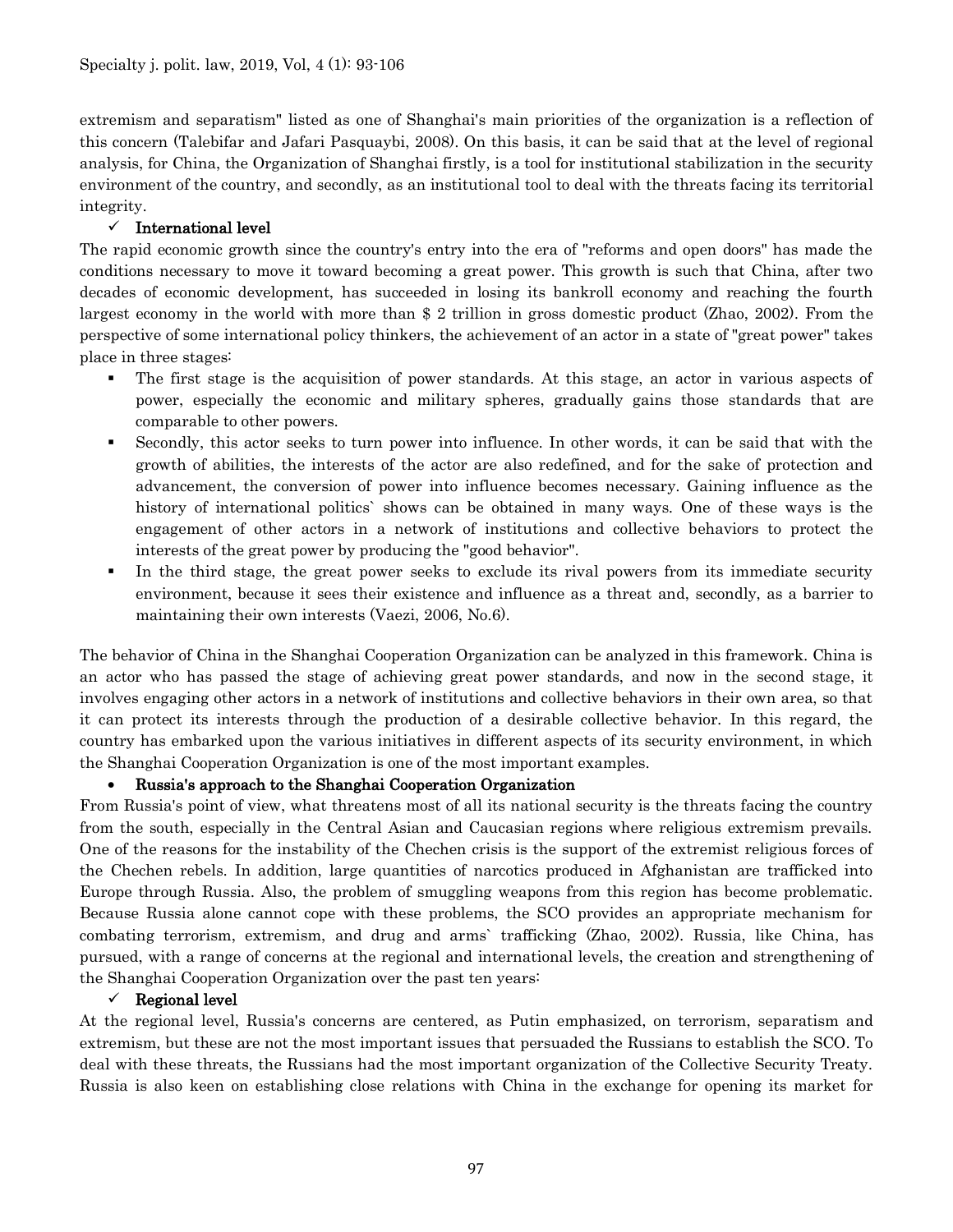Chinese goods, weapons and energy to the country. The probability of these goals will be greater in the framework of collective cooperation.<sup>4</sup>

## $\checkmark$  International level

What seems to have made the Russians more interested in the establishment of the Shanghai Cooperation Organization was, first of all, the international concerns of Russia, and later on, the country's need to find an alliance on global issues. Russia's long-term goal of forming this Organization is coalition for its international goals. Russia prefers to cooperate with China in the region in the face of the excesses of the United States in the region of Central Asia and its unilateral efforts on the world issues, one of the most important of which was the unilateral withdrawal of the country from the anti-ballistic missile treaty (ABM) and encouraging the Central Asia countries to the further cooperation with the members of this organization. Russia, because it cannot enjoy Soviet power, seeks to create a situation in which, itis linked with the countries with the important regional and geopolitical roles. The Shanghai Cooperation Organization allows Russia to benefit from strong ties with China. This is a kind of preventive measure of the possible intense operation of US and its allies against Russia's interests in the region (Shouri, 2014). Russia has taken three policies towards the extension of the European security area to include Central Asia:

- An attempt to multipolarize the world;
- An attempt to protect Russia's unity and preserve superiority in Central Asian countries;
- Creating regional partnerships;

These policies allow Russia to ensure its security in a condition of a lack of resources in a transitional period of development (Robin Betty and Rachel Bratson, 2001). Russia's goals of establishing and trying to strengthen the Shanghai Cooperation Organization can be summarized in the following cases:

- The effort to effectively reduce the influence of the West, especially the United States and NATO in Central Asia, that is a strategic threat to Russia.
- An attempt to create a multipolar world by providing an equal status with other major powers relying on China.
- Strengthening its international reputation and prestige.
- Having balance in Western-oriented and Orientalist activities of Russia.
- Strengthening one of the most vulnerable peripheral and security environments in the Far East and Central Asia.
- Helping to unite Russia and possessing superior hands in Central Asian countries.
- Creating a secure environment for more focusing on the economic development reforms.
- Attracting more Central Asia's economic and trade cooperation.
- Countering religious extremism, separatism and international terrorism (Talebifar, A. & Jafari Pasquaybi, 2008).

#### Central Asian countries' approach to the Shanghai Cooperation Organization

With the exception of Turkmenistan, which has adopted a policy of impartiality and isolation in its foreign relations, the other four Central Asian countries, Kyrgyzstan, Kazakhstan, Tajikistan and Uzbekistan, are the main members of the Shanghai Cooperation Organization. Although the Central Asian region is strategically important, it has a fragile political and security situation, and has become a place of the presence and competition of the great powers (Akhavan Kazemi, 2006).

Some of the basic features of the Central Asian region are:

 Central Asia is geographically located at the intersection of Europe in the west and Asia in the east, and is limited to Russia from the north and from the south to the Muslim world.

 $\overline{a}$ 4"China, Russia a Central Asia Unit against US Missle Shield". inhttp://www.asiadaily.com.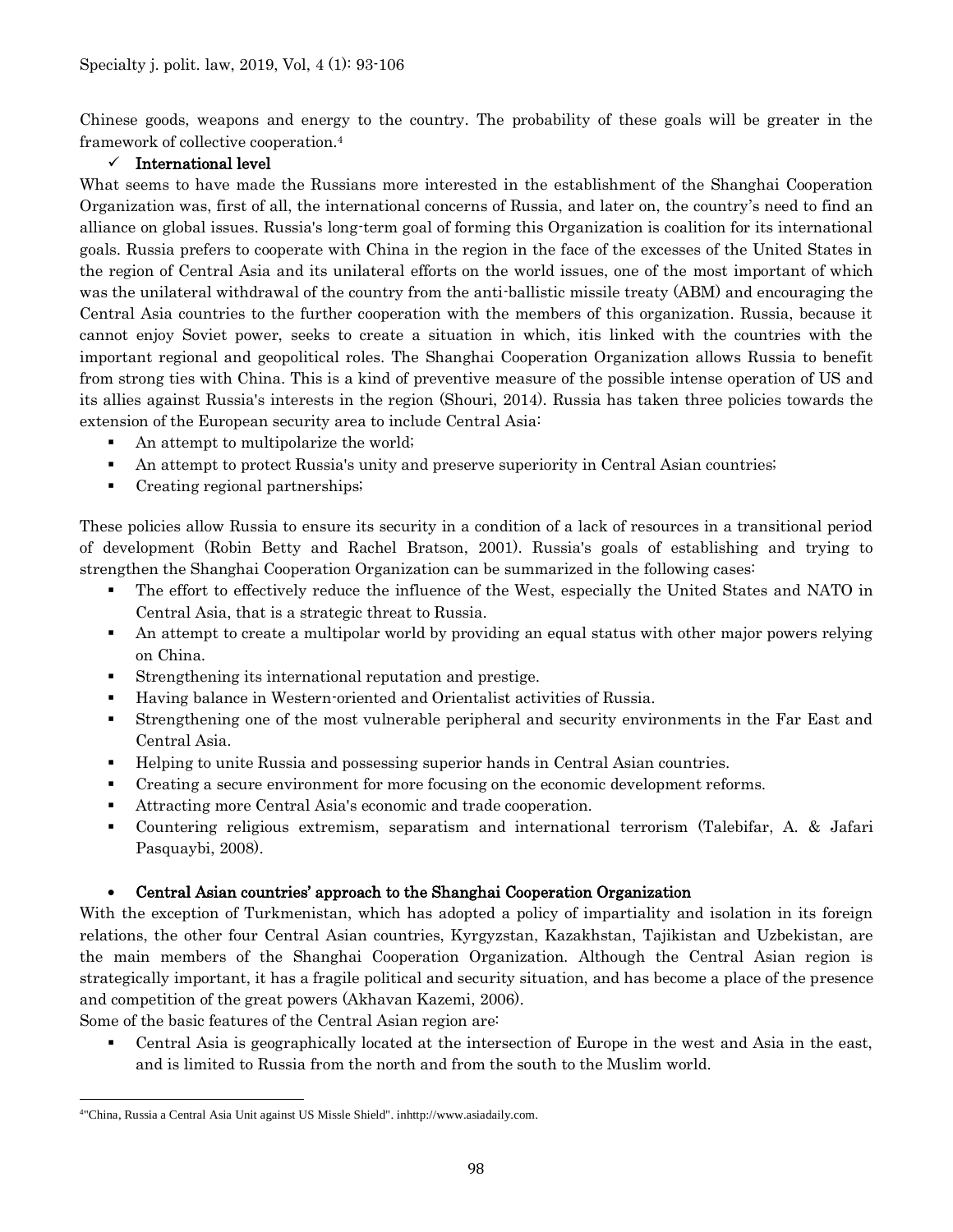- Central Asia has natural resources, especially oil and gas and rare metals. This area has the second largest reservoir of energy in the world.
- Geostrategically, Central Asia is the only region in the world that has connected the four nuclear powers of Russia, China, India and Pakistan.
- In addition to Russia, China and the United States, the European Union, India, Iran, Turkey and Israel have also made extensive efforts to reach and influence the region (Akhavan Kazemi, 2006).

In addition to the general characteristics, some specific features of the countries of the region can be mentioned:

## Non-Permanent members (observer)

#### • India

Indians are inclined to join the Shanghai Cooperation Organization because of the need to confront Islamist radical groups and the instability and access to the Central Asian market and energy sources, and, despite US efforts, India has become more inclined toward this organization. In fact, India, while respecting its relations with the United States, is more inclined to cooperate with the Shanghai Cooperation Organization for the above reasons. It should be noted that India currently has close ties with Tajikistan and has amilitary Air Base in Ainy of Tajikistan, which holds 12 MIG-29 from the Indian Air Force. India has also received official Kazakh support for joining the Shanghai Cooperation Organization.<sup>5</sup> Regarding India's membership in the Shanghai Cooperation Organization, it should be noted that India and Russia have very good relations with each other, which is rooted in the past, and its history dates back to the early 1970s. That's why Russia supports India's membership in this organization. China is concerned about the presence of India (as a strategic competitor) in Central Asia. At the same time, although China does not have a strong desire to India's membership, the anti-American considerations can persuade China to accept it. A membership of India with a population of more than a billion people could create an increasing power for the organization (Akhavan Kazemi, 2006).

#### Pakistan

Pakistanis also tend to join the Shanghai Cooperation Organization in terms of access to the Central Asian energy resources and expansion of economic ties. On the other hand, Pakistan sees the Central Asian region as its strategic depth and is sensitive to its events. Regarding Pakistan's membership in the Shanghai Cooperation Organization, the members are uncertain about its membership for its support of the Taliban and some radical Islamist groups. On the other hand, Russia has stated that it will support Pakistan's membership in the Shanghai Cooperation Organization, only if India will also join. However, at a Shanghai Cooperation Session in Shanghai in 2006, Pakistani President Pervez Musharraf was formally invited to attend the session (Darabi, 2004).

## Mongolia

Mongolia has also been keen to join the Shanghai Cooperation Organization, due to its foreign policy economic approach, to use its financial resources and its effective presence on the wider market of the organization as well as to gain regional prestige.

As a whole, as long as the SCO has not obtained the necessary strength and credibility, it will refrain from accepting new members, especially members whose presence will create tension and which will lead to a strong reaction from the United States or the European Union. Of course, the Shanghai Cooperation Organization can accept some other countries, such as Iran, as a winning card for bargaining with the West and use it to earn points. It's very interesting that the United States has also applied for observer membership in the Shanghai Cooperation Organization, and has also proposed to participate in joint military

 $\overline{a}$ <sup>5</sup>"An overview of the impact of Iran, India and Pakistan's observer membership in the Shanghai Cooperation Organization", Islamic Republic of Iran News Agency, 2015.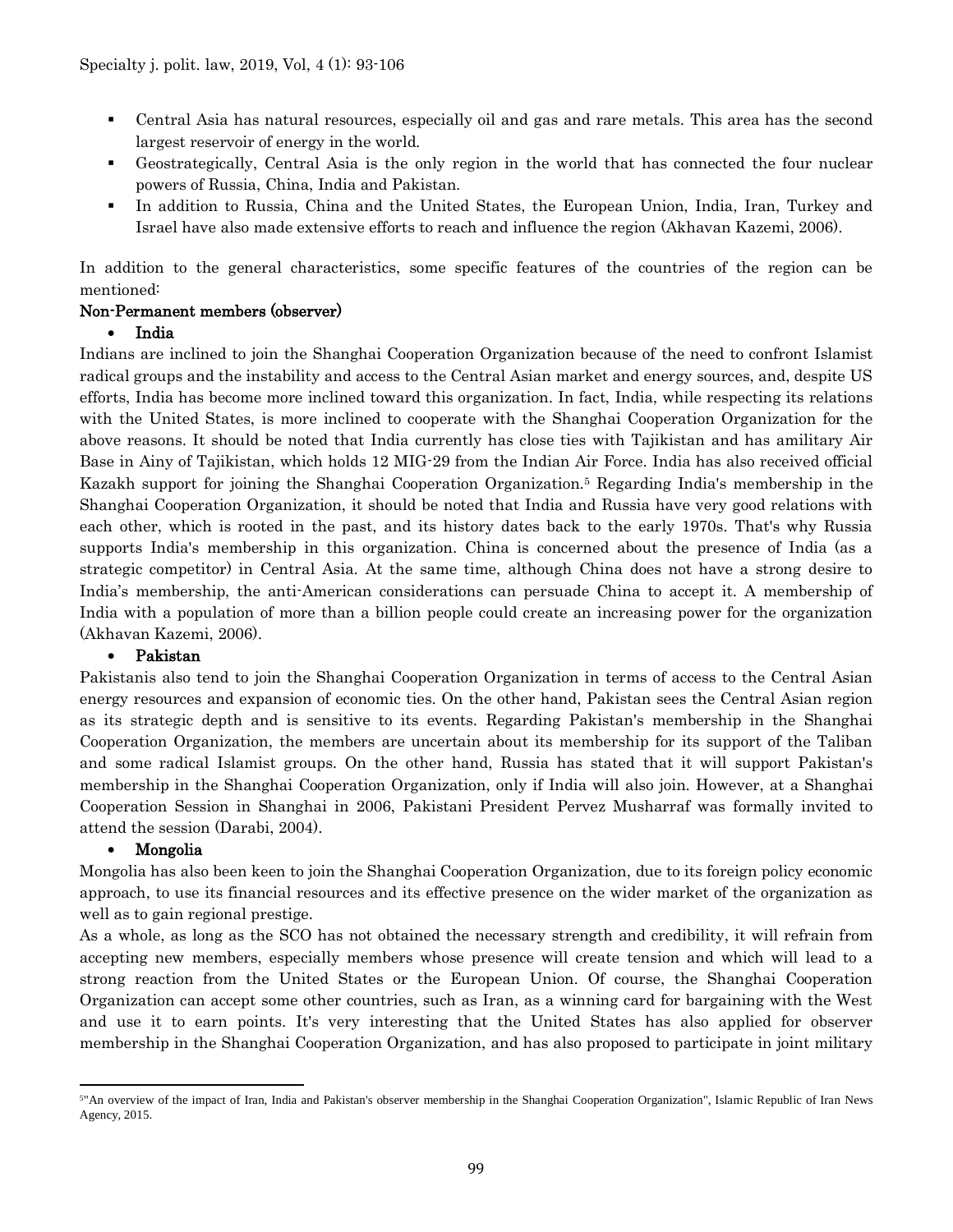maneuvers of members of the Shanghai Cooperation Organization, both of which have been rejected by the members of the organization. In addition, Belarus has also requested the membership of the Shanghai Cooperation Organization, which Russia has opposed to the idea that Belarus is not an Asian country, and has emphasized the Asian element of the organization. Also, Vladimir Putin, in his visit to India in 2002, endorsed the Shanghai Cooperation Organization as an Asian identity having a Pan-Asian structure (Akhavan Kazemi, 2006). On the other hand, the analysts believe that India and Pakistan's lack of membership in the Shanghai Cooperation Organization will make the influence of this organization to be reduced and China's domination over the energy sources of Central Asia and the Caspian region to be neutralized. Of course, the longstanding differences between India and Pakistan over the issue of Jammu and Kashmir affect their membership process.<sup>6</sup> In any case, it must be acknowledged that the future of this organization will largely depend on its new members.

#### Status of the Shanghai Cooperation Organization in the regional and global relations

#### Transregional powers` approach to the Shanghai Cooperation Organization

#### $\checkmark$  United States

In general, the reasons for the importance of Shanghai Cooperation Organization for the benefits of the United States are as follows:

- China and Russia, as the two veto nuclear powers of the Security Council, as the main motivators of the Shanghai Cooperation Organization (SCO), have been struggling with fulling the vacuum of power created after the collapse of the Soviet Union in Central Asia through the Organization, and the United States has been working on removingthe vacuum of power. Such movementsof the US's rivals in the Central Asia will jeopardize the strategic interests of this country in this region of the world.
- Members of the Shanghai Cooperation Organization are working together to reduce US presence in the geopolitical, geo-economical and geo-strategic areas of Central Asia. This endangers the interests of the United States and it is probable to become an anti-American alliance in the medium and long term.
- China's economic development through the mechanisms such as the Shanghai Cooperation Organization is a potential threat to the global hegemony of the United States. In the future, the organization can fulfill China's desire to achieve a diversified route to obtain energy resources that are needed for rapid and stable economic development. The occurrence of this equation conflicts with the long-term interests of the United States in Central Asia.
- The acceptance and participation of US foreign policy opponents in the organization is one of the main concerns of the United States in relation to the Shanghai Cooperation Organization, a clear example of which is the acceptance of Iran's observer membership.
- Shanghai Cooperation Organization's request in 2005 from US to withdraw its troops from Central Asia, as well as the non-acceptance of the United States Observer Membership in 2006, has led US to a negative perception of the organization's goals and future (Khoshandam, 2008).

## $\checkmark$  The EU and NATO

Being Central Asia and the Caucasus in the neighboring countries of Russia, China and Iran has made the region politically and strategically important for the European Union and NATO. After the US invasion of Afghanistan and Iraq and the transfer of responsibility of Afghanistan to NATO, the EU and NATO's attention to this region has doubled; some believe that NATO has taken measures in the region in line with its own interests, which could lead to the expansion of the military coalitionwith the Caucasus and Central Asia's countries. The United States and its European allies, in the form of NATO, designed and operated two

 $\overline{a}$ <sup>6</sup> "An overview of the impact of Iran, India and Pakistan's observer membership in the Shanghai Cooperation Organization", Sharq newspa per, 2014.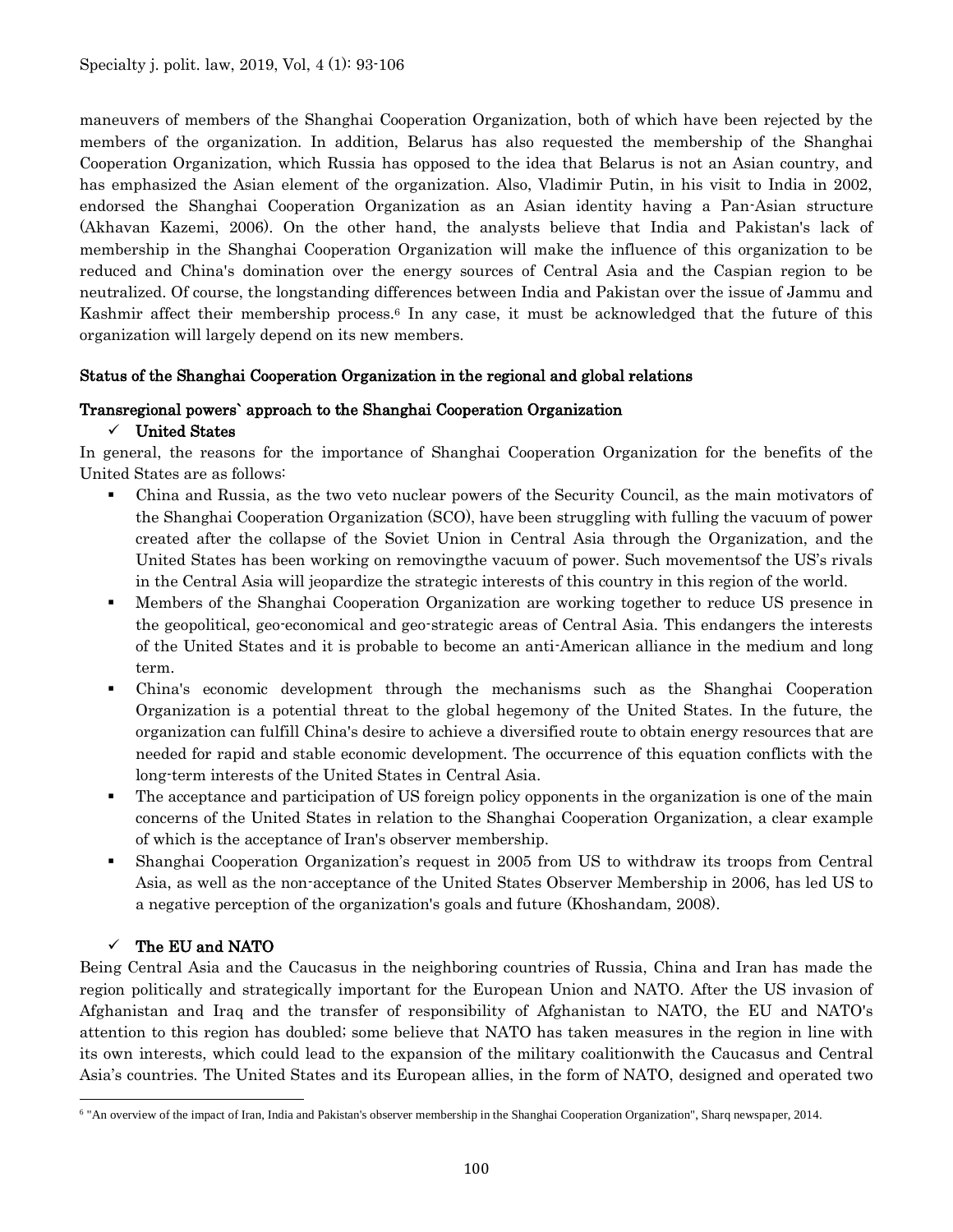distinct and, of course, relevant, approaches in order to align the process of regional developments with their great and long-term interests:

- Encountering military and security threatsin the framework of NATO.
- Creating political, economic and social changes in the framework of the Organization for Security and Cooperation in Europe.

In the framework of such a large-scale plan, the two North Atlantic Treaty Organization and the Organization for Security and Cooperation in Europe, in the framework of the distinct specific tasks, achieved two key places in Western interaction with the regional developments, and were proposed by the European and American strategists as two fundamental mechanisms (Khani, 2006). Altogether, through the deployment of high-level military officialsof NATO to the region, and the signing of cooperation documents and the creation of military bases in the region, joint military exercises with the countries of the region, the formation of training courses and holding military conferences in the framework of the Partnership for Peace and the provision of financial, technical and logistical assistance to the countries of the region, the EU and NATO are expanding their influence in the region (Dervishi Se Talani, 2005).

## $\checkmark$  Turkey

Turkey can be considered as the first influential country in the Central Asian region. As long as the Soviet Union existed, Turkey acted as if the Turk Republics in the eastern part of the country did not exist.

New opportunities in Central Asia and the Caucasus have led to a revolution in Turkey's foreign policy. Ankara is now faced with new and unpredictable opportunities for the 1920's Turk republics. But the size of the Turkish economy itself has its own real limitations on its capabilities in Asia. Although Turkey can quickly expand its options in Central Asia, it cannot alone replace Russia's influence in the region for a long time. Central Asian states are not seeking to replace the Turkish leader for Russians. Turkey's role in the region, at this time, will face a lot of new options and problems. The emergence of the Shanghai Cooperation Organization and the resentment of Russia and China are among them (Talebifar and Ghazizadeh, 2003). While Russia is aware that can no longer play a complete political and economic unipolar system in the region, Turkey seems to be potentially the largest single rival in the region in the long run.

#### Shanghai Cooperation Organization and Regional and Global Geopolitical Policy

In considering the role and position of the Shanghai Cooperation Organization in regional and global relations, two important points should be noted:

- The Shanghai Cooperation Organization and the West (USA).
- The Shanghai Cooperation Organization and the Afghan crisis.

It seems that these two issues are closely related to each other. Nowadays, the West in Afghanistan is acting on the behalf of international and regional actors. In addition, the United Nations, NATO, the European Union, the World Bank and other institutions in Afghanistan defend the interests of the West. Despite the large number of foreign actors in Afghanistan, including countries such as the United States, Britain, Germany, France, Italy, Turkey, Australia, Iran, Pakistan, India and a number of eastern European states, the key role is played by the United States. It depends on several factors:

- First, the US has the largest military force in Afghanistan (34,000 people).
- Second, the United States is the largest country contributing to Afghanistan.

Therefore, in the discussion of possible cooperation between the SCO and NATO in Afghanistan due to common concerns such as security and stability in Afghanistan, the fight against terrorism and drug trafficking, it should be noted that any kind of cooperation between the two institutions depends on the interests, status and positions of the United States (Molazehi, 2005). On the other hand, the West did not worry about this phenomenon in the early establishment of the Shanghai Cooperation Organization. Because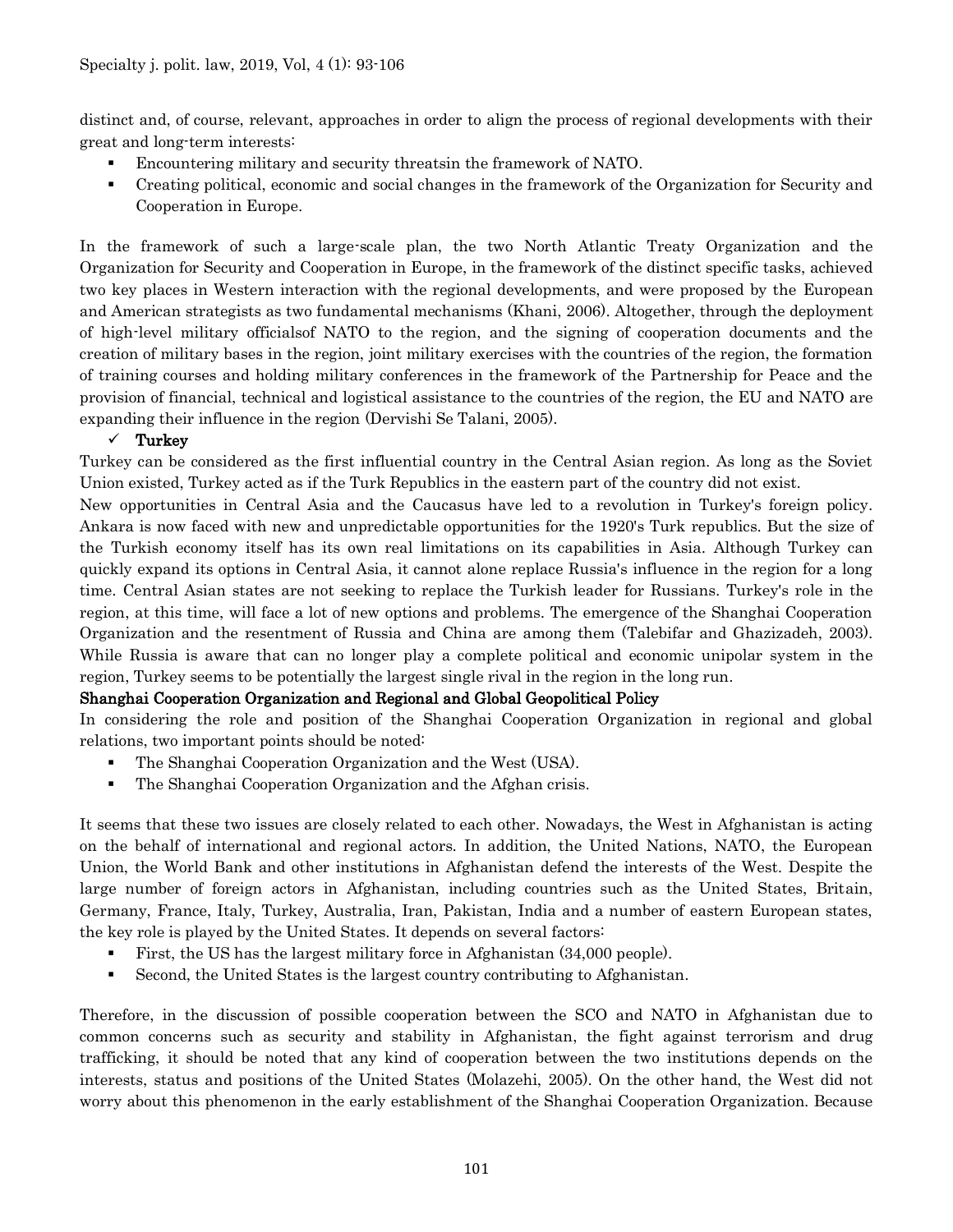the West believed that in the post-Soviet territory a regional cooperation institution was created that does not constitute a threat to the interests of the West. But the Shanghai Cooperation Organization's request for a US military withdrawal from the Khanabad Air Base in Uzbekistan in 2005 led the US to become more sensitive to the activities of the Shanghai Cooperation Organization. Meanwhile, the United States attaches great importance to fight against terrorism and extremism, it is claimed that it has entered Afghanistan for the same reason, and that the presence of its military personnel at the Manas Air Base in Kyrgyzstan and Khanabad is an important part of the program Fighting terrorism in Afghanistan. Kyrgyzstan sufficed only with the increased cost of renting Manas airport by the Pentagon. While Uzbekistan fired US troops from Khanabad Air Base. But the United States did not even take positionabout the Shanghai Cooperation Organization's proposal to NATO to set a timetable for the withdrawal of foreign troops from the territory of Central Asia.

The subsequent measures of the Shanghai Cooperation Organization as a structure that impacted the political developments in the Eurasian territory, prompted US and Western concerns;so in the United States a question was proposed: how could the Shanghai Cooperation Organization threaten US interests and objectives? A joint military exercise of the member countries of Shanghai Cooperation Organization under the title "Peace Mission 2007" awakened the United States and NATO. From the point of view of the scope of the territory and the number of military equipment, the exercise seriously caused US-NATO to thinkabout the future of the Shanghai Cooperation Organization (SCO). Because the presence of 6500 military and 80 combat aircraft in the exercise was a sign of the seriousness of the member states of the Shanghai Cooperation Organization to defend their interests. When most Americans were not invited to oversee the process, most analysts, journalists and political figures in the United States referred to Washington as a clear sign of Moscow and Beijing. Insisting on the necessity of setting a timetable by the Shanghai Cooperation Organization for the presence of US and NATO troops in the Central Asian region - presented at the Kazakhstan Session in Almaty in 2005 - as well as the establishment of anEnergy club in the Shanghai organization, this organization is a serious threat to the long-term interests of the United States. Russian President Vladimir Putin's emphasisin 2006was on the Shanghai Cooperation Organization Session in China and the fact that there is a need to form an energy club within the organization, which also increased Washington's concerns. But China does not advocate the formation of an Energy Club within the Shanghai Cooperation Organization, because it is the largest energy importer, and the formation of an Energy Club is not in the interest of China (Zahedi Anaraki, 2005).

#### The opportunities and challenges of the Shanghai Cooperation Organization

#### Shanghai Cooperation Organization Opportunities

The SCO, as a regional organization, has many privileges and opportunities. Among these opportunities are the following factors:

Global developments in the last decade have caused more attention to development. The emergence of new economic powers has increased energy consumption in the world. In the meantime, Asia, as the most dynamic economic region in the world, has the highest sensitivity and vulnerability in the "energy security". Energy consumption in Asia has the highest growth rate in the world; with the highest consumption and consumption growth rates and the fastest economic growth in the Asian countries, Chinahas serious concerns about ensuring the flow of energy needed by its economy, because achieving secure energy supplies is a key factor in ensuring the continuation of modernization as a strategic choice for China. Economic growth accelerated to 90 percent in China energy-consumption over ten years (Vaezi, 2006). Therefore, it is very important for the members of the Shanghai Cooperation Organization to provide energy from the countries that produce the oil and gas for China, and in the next instance for India. The oil pipeline from Kazakhstan's Anaso to China's Alashankoy began early this year. The length of this oil pipeline is 2,962 km and its capacity is 20 million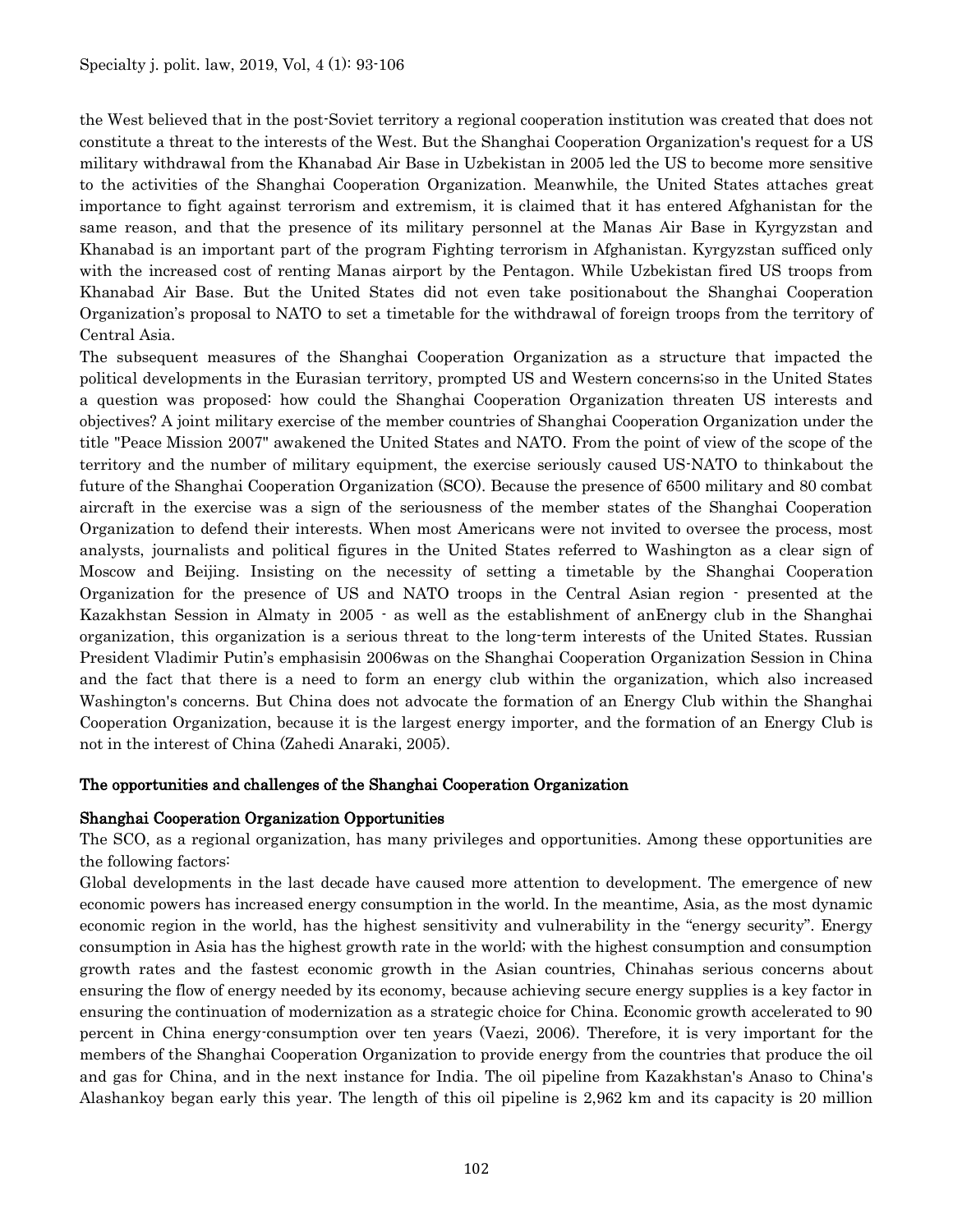tons per year (Sergey Koltshin, June 30). This pipeline can be connected to the Caspian Sea in the future, while the possibility of connecting the oil pipeline from Siberia to the China's Vaching zone also exists. A Chinese Foreign Ministry official said that the Chinese and Russian leaders agreed on the construction of this pipeline and that the expert studies will be carried out and that 2011 was intended to be benefited from the pipeline.<sup>7</sup> On the other hand, the acceptance of the membership of the three countries of Iran, India and Pakistan as an observer in the Shanghai Organization significantly increased from the point of view of regional cooperation, the capabilities and capacities of this organization - if there was a strong will behind it. Having over a third of the world's population and a large part of the Eurasia region with the abundant energy resources and being in a geostrategic position between the two advanced economic spots of the world, East Asia and Western Europe has made the Shanghai Cooperation Organization (SCO) very capable and powerful from the perspective of development infrastructure elements. In addition, having four members of the ten main and observer members of the organization of nuclear capability places the organization in a high level in terms of military hardware.<sup>8</sup>

The vast majority of the SCO's official and observer members have totally different religions. China and Mongolia believe in Buddhism, Russia in the Orthodox Oriental Church, India in Hinduism, and Iran, Pakistan and Central Asian countries believe in Islam; in general, four religions and old civilizations are seen together in the Shanghai Cooperation Organization. The official and observer countries, while respecting the different religions, cultures and civilizations, can represent a symbol of understanding and dialogue between religions and civilizations in the framework of cultural cooperation, as the declared goals of the organization. Putin, the former president of Russia, is focusing on the tenth anniversary of the founding of this organization in an article on the goals of the SCO. In the cultural part, the development of cooperation and coexistence of followers of the religions of Islam, Christianity and Buddhism is one of the goals of this organization, and it hopes that this cooperation between cultures and civilizations will contribute to the global cultural heritage. (Zhao, 2002)

#### Challenges for the Development of the Shanghai Cooperation Organization

The SCO as a regional organization faces many challenges and limitations. Among these limitations are the following factors:

## $\checkmark$  Potential competition between China and Russia

China and Russia competetraditionally with each other in terms of geopolitics, geo-economy in Central Asia. With the revival of Russian national power, its traditional influence in Central Asia will be greatly strengthened. China will also gain more influence by expanding its relations with the countries of the region. If the competitive aspect of the approach of China and Russia to this region is superior to its cooperative aspect, it will have negative consequences for the development of the Shanghai Cooperation Organization (Tabatabai, 2007).

## $\checkmark$  Multilateral foreign policy of Central Asian countries

Central Asian countries all support the development of the Shanghai Cooperation Organization, but they have their own political, economic, security and geographic conditions. Also, most of these countries follow a balanced foreign policy to expand their ties with major powers. This could have implications for the development of the Shanghai Cooperation Organization. Among the relations between the Central Asian countries with the United States and NATO in the security and political spheres and the joining of Turkmenistan, Kazakhstan, Kyrgyzstan and Uzbekistan to the NATO Partnership for Peace may make the region a rivalry scene between the great powers, which does not benefit the development of The Shanghai Cooperation Organization.

#### $\checkmark$  The instability of states in Central Asian countries

 $\overline{a}$ 

<sup>7</sup>"A look at the impact of Iran, India and Pakistan's observer membership in the Shanghai Cooperation Organization," ibid.

<sup>&</sup>lt;sup>8</sup>"Iran and the Shanghai Cooperation Organization: Ambiguities and Hopes,"Iranian Foreign Policy Analysis and the International System, Vice-President of Foreign Policy and International Relations, Strategic Researches Center, No. 143, September 2005.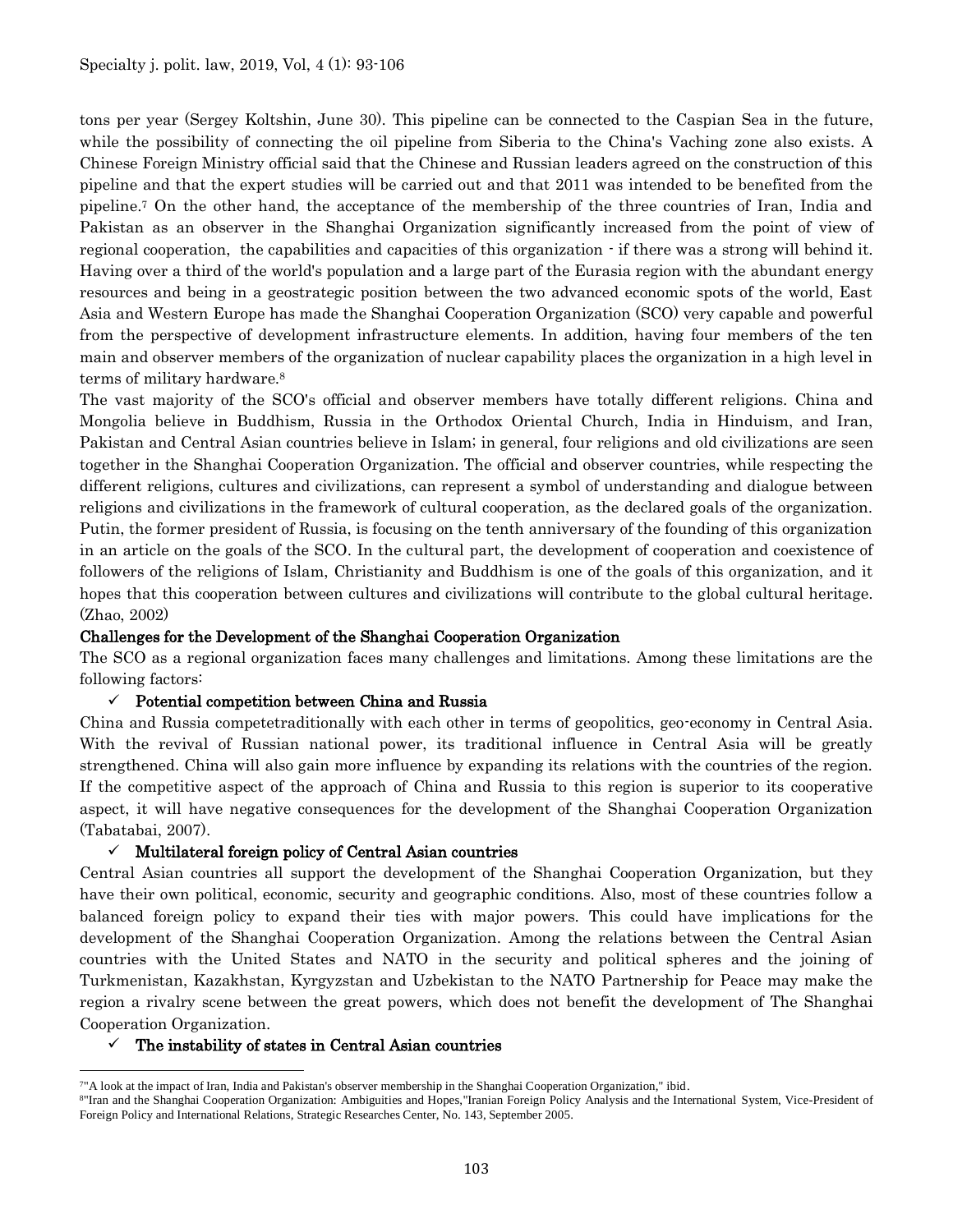Central Asian countries all have a very concentrated political system in which the power is centered on the President. As a result, there is no mechanism for the peaceful transfer of power in these countries, which can create uncertainty about the Shanghai Cooperation Organization.

#### $\checkmark$  Conflicts in the relations between Central Asian countries

Relations between Central Asian countries are very complicated. Nevertheless, because of the fact that they are all located in a region, with close links in the fields of politics, economics, culture, tradition, and religion, there are conflicts in these fields as well. If these conflicts intensify, this may have some implications for the SCO.

 $\checkmark$  The difficulty of establishing synergies among the various mechanisms of cooperation in Central Asia There are various cooperation mechanisms in Central Asia, including the NATO Partnership for Peace program, Guam, the Eurasian Economic Community, and the Collective Security Pact (CIS). Given that there may be overlapping and conflicting issues among these mechanisms, the SCO faces a serious challenge, especially with regard to the security cooperation (Rahman, 2006).

#### $\checkmark$  Difficulties related to the economic cooperation

The economic base of the member states of the Shanghai Cooperation Organization is weak. Energy and communications are two of the key areas for economic cooperation. However, the investment in the projects in these two areas should be very broad and its duration should be relatively long. China and Russia are relatively developed, but their ability to invest compared to Western countries is limited. In other areas, the level of economic cooperation is not high, and their scale is not so large, so there is no quick profitability (Zhao, 2002). The disparity and discrepancy between the members in terms of their economic abilities deprives them from equal and reciprocal cooperation. Poor countries such as Kyrgyzstan, Tajikistan and Mongolia do not have much to offer to others, while China is competing with countries like the US, Japan and European countries on the trade issues. For this massive economic disparity among members, it is necessary to think.

#### **Conclusion**

The modern system of international relations remains in a state of imbalance as it passes through a stage of profound transformation and painful evolutionary development (Alimov, 2018). Given the fact that the Shanghai Cooperation Organization has been focusing more on the regional issues in the last ten years and has not had a clear position on the international issues, it can be said that, like many other regional cooperational organizations among the developing countries, there will be internationally little scope for the comprehensive development and political engagement. The impossibility of making a role refers to the political situation of the organization. According to the situation of China and Russia in the international system, these analysts believe that the two countries will not be able to play a decisive role in the foreseeable future. Because serious engagement with international issues is considered to be counterproductive to US policies, and these two countries do not have a counterweight to the United States. For this reason, the organization cannot play a role in the international power equations politically in relation to the important international issues. It can also be said that the role of Russia in the structure of the international system is planned to fulfill the future goals of China and the relative revival of Russia. The rivalry between the great powers and the opposition to unilateralism and the desire of the great powers to play a more active role in the international system will provide a new opportunity for the organization to act.

#### References

1. Ahmed, Z.S. Ahmed, S. & Bhatnagar, S. Conflict or Cooperation? India and Pakistan in Shanghai Cooperation Organization. Pacific Focus Vol. XXXIV, No. 1 (April 2019), 5–30. doi: 10.1111/pafo.12134.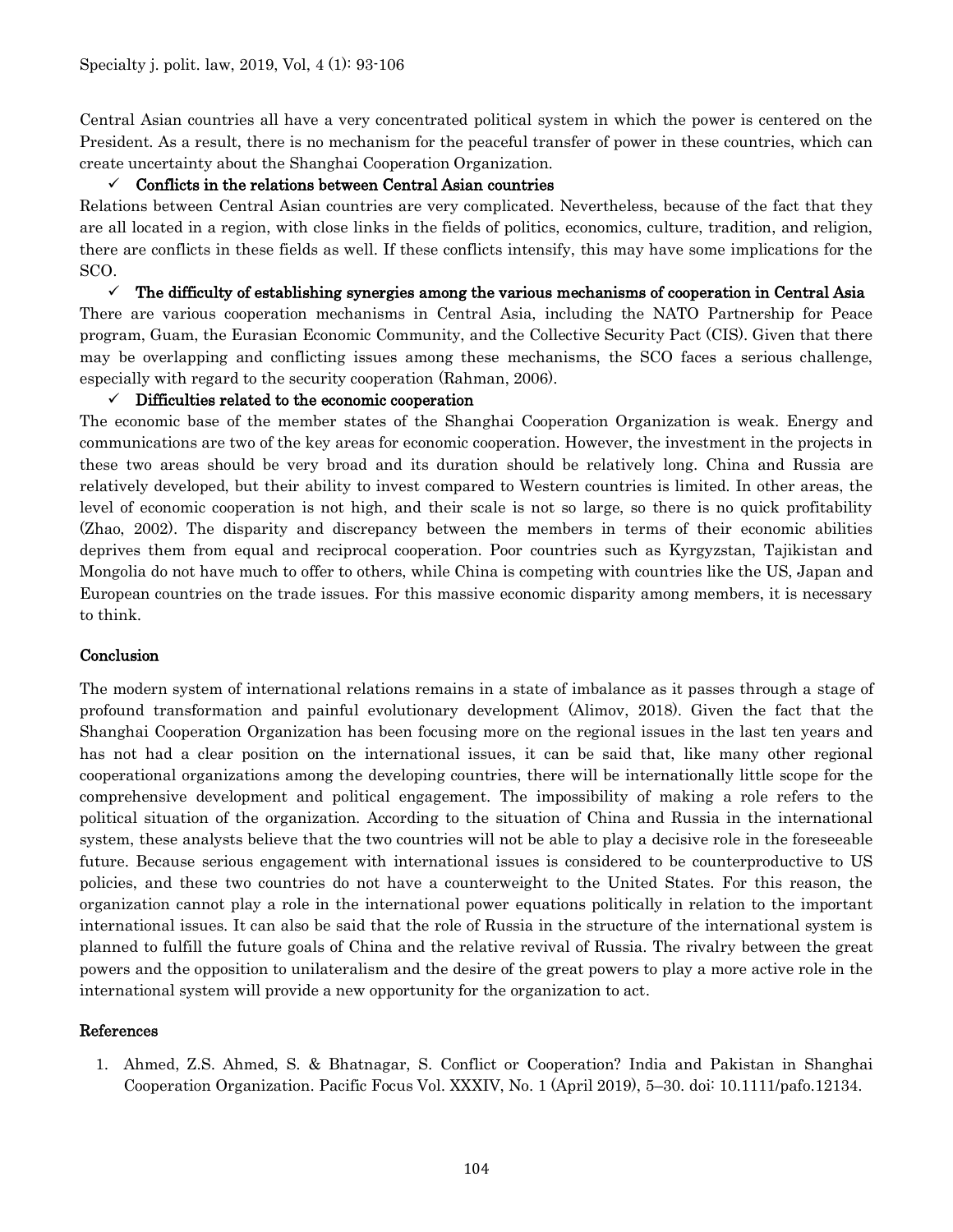- 2. Akhavan Kazemi, M. "Shanghai Cooperation Organization: Geostrategic Importance", Quarterly of Central and Caucasus Studies, Vol. 15, No. 55, Autumn 2006, pp. 104-105.
- 3. Alexander Lukin & Alex Machulsky, "Special Bulletin: Shanghai Cooperation Organization; Formation and Development Perspective", Translated by T. Kamran, Tehran, Publications of Cultural Institute of International Studies & Studies of Abrar Moaser, 2005, pp. 10-11.
- 4. Alimov. R. 2018. The Shanghai Cooperation Organisation: Its role and place in the development of Eurasia. Journal of Eurasian Studies, 9, pp: 114-124.
- 5. Bruce Pannier, Eurasia: Shanghai Cooperation Organization Marks 10 Years, April 26, 2006.
- 6. Dervishi Se Talani, F. "The Security Environment of the Islamic Republic of Iran in the 21st Century", Quarterly of Defense and Security Studies, Vol. 12, No. 42, 2005, p. 48.
- 7. Khalid Rahman, "Shanghai Cooperation Organization: Prospects and Opportunities", Quarterly of Central and Caucasus Studies, Fifth year, Fifth Edition, No 55, Autumn 2006, pp. 131-132.
- 8. Khani, M. "From Helsinki to Shanghai: A Look at Regional Organizations in Central Asia," Quarterly of Central and Caucasian Studies, Vol. 15, No. 53, 2006, p. 36.
- 9. Khoshandam, B. "A Survey of the US Approach to the Shanghai Cooperation Organization and Strategic Considerations of Iran", Strategic Report: Strategic Researches Center, Dept. of International Relations Research, Vol. 4, No. 193, Sep. 2008, p. 5-7.
- 10. Klaus Fritsche, "The Risk of Union of China and Russia against the West", translated by Ladan Mokhtari, Quarterly of Central Asian and Caucasus Studies, No. 15, September 1996: p. 230.
- 11. Lanteigne M. (2018) Russia, China and the Shanghai Cooperation Organization: Diverging Security Interests and the 'Crimea Effect'. In: Blakkisrud H., Wilson Rowe E. (eds) Russia's Turn to the East. Global Reordering. Palgrave Pivot, Cham. pp 119-138.
- 12. Maduz, L. (2018). Flexibility by design: The Shanghai Cooperation Organisation and the future of Eurasian cooperation, CSS Study, Center for Security Studies (CSS), ETH Zurich. 28 pages. Available at: [http://www.css.ethz.ch/content/dam/ethz/special-interest/gess/cis/center-for-securities](http://www.css.ethz.ch/content/dam/ethz/special-interest/gess/cis/center-for-securities-studies/pdfs/Maduz-080618-ShanghaiCooperation.pdf)[studies/pdfs/Maduz-080618-ShanghaiCooperation.pdf](http://www.css.ethz.ch/content/dam/ethz/special-interest/gess/cis/center-for-securities-studies/pdfs/Maduz-080618-ShanghaiCooperation.pdf)
- 13. Mahmoud Shouri, security structures and arrangements in the former Soviet republics, the book of the Commonwealth Independent States, special issues of security, 1 International Institute of Abrar Moaser, Tehran, 2014, pp. 286-287.
- 14. Mahmoud Vaezi, "Developments of the Shanghai Cooperation Organization and the membership of Iran", Quarterly of Central Asian and Caucasus Studies, Vol. 15, No. 13, 2006, p. 9.
- 15. Mahmoud Vaezi, "Interdependence of Iran and China: Participation in Energy, Cooperation in Security", Diplomatic Hamshahri, First Year, No. 1, Farvardin 2006, p. 22.
- 16. Mohammad Darabi, "Observer membership of India and Pakistan in the Shanghai Cooperation Organization", Diplomatic Hamshahri, 2004.
- 17. Molazehi, Pir Mohammad, "Eastern Axis of Asian Security", Diplomatic Hamshahri, No. 55, 2005, pp. 3-6.
- 18. Oldberg, I. (2019). The Shanghai Cooperation Organisation: Powerhouse or Paper Tiger? FOI-R--2301— SE, 57 pages.

[https://www.researchgate.net/publication/265216976\\_FOI\\_The\\_Shanghai\\_Cooperation\\_Organisation\\_P](https://www.researchgate.net/publication/265216976_FOI_The_Shanghai_Cooperation_Organisation_Powerhouse_or_Paper_Tiger_The_Shanghai_Cooperation_Organisation_Powerhouse_or_Paper_Tiger) [owerhouse\\_or\\_Paper\\_Tiger\\_The\\_Shanghai\\_Cooperation\\_Organisation\\_Powerhouse\\_or\\_Paper\\_Tiger](https://www.researchgate.net/publication/265216976_FOI_The_Shanghai_Cooperation_Organisation_Powerhouse_or_Paper_Tiger_The_Shanghai_Cooperation_Organisation_Powerhouse_or_Paper_Tiger)

- 19. Robin Betty/Rachel Bratson, "The AmbiguousSigns of NATO in the Caucasus and Central Asia," Translated by Farshad Farsayi, Survival, Autumn 2000, Quarterly of Central Asian Studies and Caucasus Studies, vol. 33, Spring 2001, p. 116.
- 20. Sergey Koltshin, "Russia proposes the establishment of an Energy Club in the Shanghai Cooperation Organization." Novosti news agency, Moscow, June 30, 85.